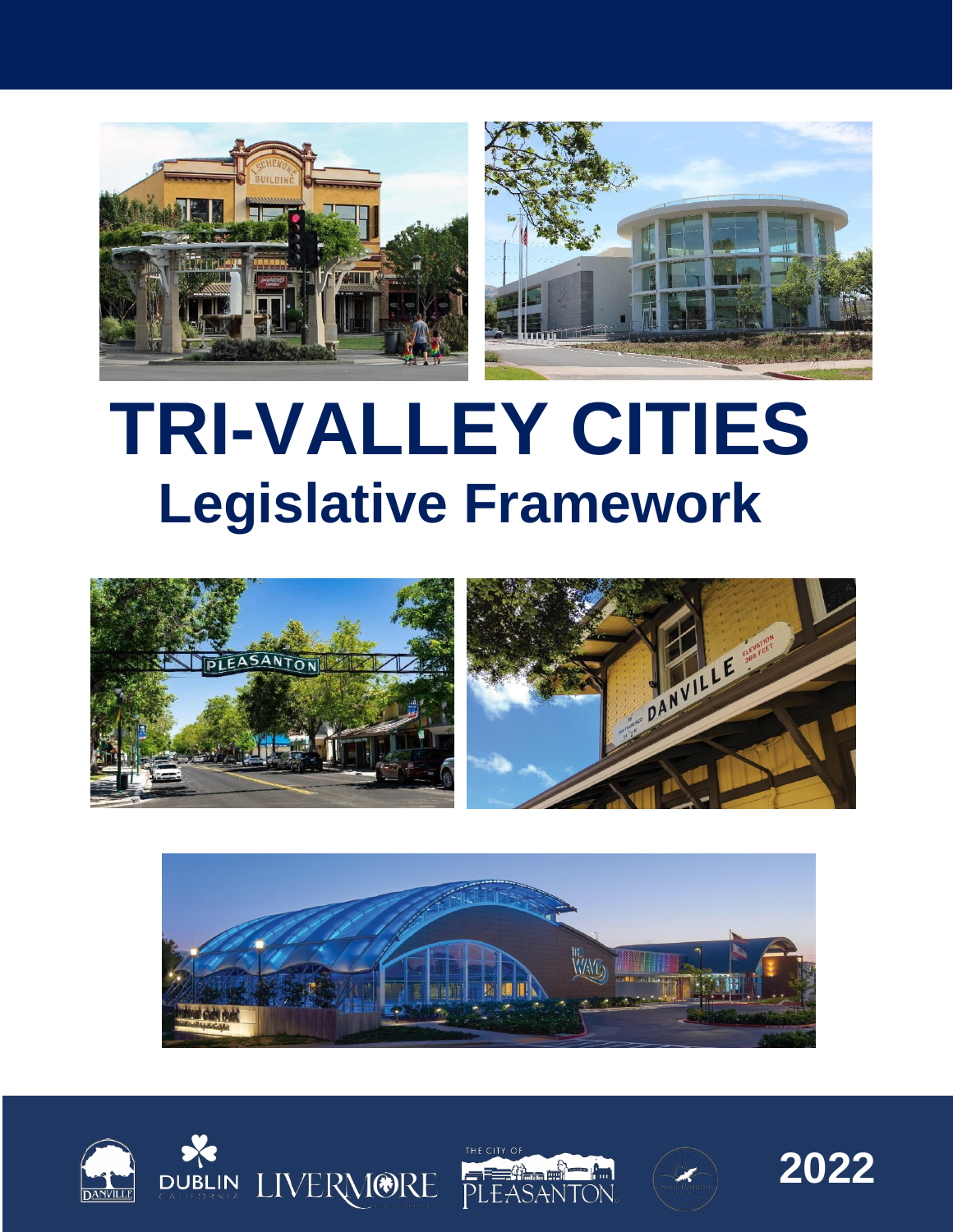## **TRI-VALLEY CITIES VALUES STATEMENT**

The Tri-Valley Cities of Dublin, Livermore, Pleasanton, San Ramon, and the Town of Danville value regional leadership, innovation, collaboration, and problem solving to maintain and improve the quality of life for Tri-Valley residents and provide a vibrant climate for businesses, and enable continued opportunities for public and private investment within the region.

Each City and Town provides a unique perspective on how to meet the needs of their residents and businesses. The Cities and Town agree to respect the individuality of each community and are committed to open and honest communication with a goal of building consensus and a united approach to advocacy for solutions that will serve the residents and businesses of the Tri-Valley.

### **TRI-VALLEY CITIES LEGISLATIVE FRAMEWORK**

The Tri-Valley Cities Legislative Framework seeks to inform all levels of governmental interaction (e.g., federal, state, regional, local) regarding legislation, policies, and programs that have a direct impact on the region. The TVC has defined Legislative Focus Areas which have an overarching objective to retain and promote local control and decisionmaking as it relates to the implementation of laws and regulations and to have the ability to integrate them in a manner that meets the unique needs of each community. The TVC will advocate together to achieve outcomes benefiting the region in each of these Focus Areas.

#### *Transportation*

Residents of the Tri-Valley region are subject to some of the heaviest commutes in the Bay Area and are impacted by the heavy flow of traffic along the region's freeways, which often spills over onto the local surface streets as commuters pursue alternatives to their commute through the Tri-Valley. A key objective of the region is to reduce congestion on the regions freeways and to increase mobility of goods and people through the Tri-Valley with continued financial investment in transportation infrastructure: developing alternative modes of transportation, modernization of transportation corridors, and creation, modernization, and expansion of rail systems.

#### *Climate and the Environment*

The TVC seeks to work collaboratively with federal, state and regional partners to address the new landscape of year-round wildfires, public safety power shut offs, water quality (including PFAS/PFOS contaminants) and supply issues as well as waste and recycling mandates. The TVC will advocate for increasing financial and technical support in these areas as well as an investment in key infrastructure at all levels of government.